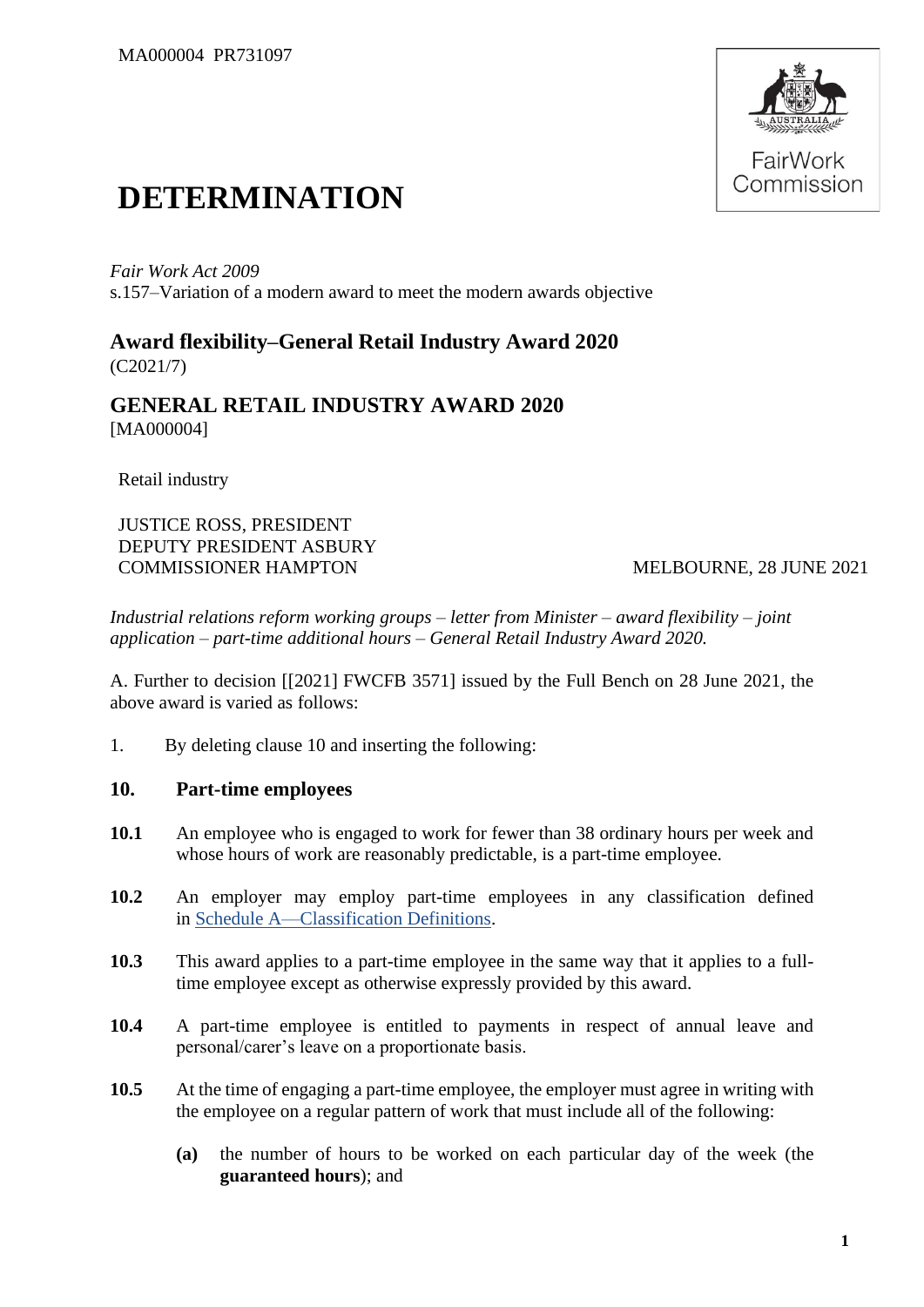- **(b)** the times at which the employee will start and finish work each particular day; and
- **(c)** when meal breaks may be taken and their duration.

NOTE: An agreement under clause 10.5 could be recorded in writing including through an exchange of emails, text messages or by other electronic means.

#### **10.6 Changes to regular pattern of work by agreement**

The employer and the employee may agree to vary the regular pattern of work agreed under clause [10.5](https://www.fwc.gov.au/documents/documents/modern_awards/award/ma000004/ma000004-12.htm#P320_21583) on a temporary or ongoing basis, with effect from a future date or time. Any such agreement must be recorded in writing:

- **(a)** if the agreement is to vary the employee's regular pattern of work for a particular rostered shift – before the end of the affected shift; and
- **(b)** otherwise before the variation takes effect.

NOTE 1: An agreement under clause 10.6 could be recorded in writing including through an exchange of emails, text messages or by other electronic means.

NOTE 2: An agreement under clause 10.6 cannot result in the employee working 38 or more ordinary hours per week.

EXAMPLE: Sonya's guaranteed hours include 5 hours work on Mondays. During a busy Monday shift, Sonya's employer sends Sonya a text message asking her to vary her guaranteed hours that day to work 2 extra hours at ordinary rates (including any penalty rates). Sonya is happy to agree and replies by text message confirming that she agrees. The variation is agreed before Sonya works the extra 2 hours. Sonya's regular pattern of work has been temporarily varied under clause 10.6. She is not entitled to overtime rates for the additional 2 hours.

- **10.7** The employer must keep a copy of any agreement under clause [10.5,](https://www.fwc.gov.au/documents/documents/modern_awards/award/ma000004/ma000004-12.htm#P320_21583) and any variation of it under clause [10.6](https://www.fwc.gov.au/documents/documents/modern_awards/award/ma000004/ma000004-12.htm#P325_21990) or 10.11, and, if requested by the employee, give another copy to the employee.
- **10.8** For any time worked in excess of their guaranteed hours agreed under clause 10.5 or as varied under clause 10.6 or clause 10.11, the part-time employee must be paid at the overtime rate specified in **[Table 10—Overtime rates](https://www.fwc.gov.au/documents/documents/modern_awards/award/ma000004/ma000004-26.htm#P845_66890)**.
- **10.9** The minimum daily engagement for a part-time employee is 3 consecutive hours.

#### **10.10 Changes to regular pattern of work by employer**

**(a)** An employee's regular pattern of work agreed under clause 10.5 or 10.6, other than the employee's guaranteed hours, may be changed by the employer giving the employee 7 days, or in an emergency 48 hours, written notice of the change.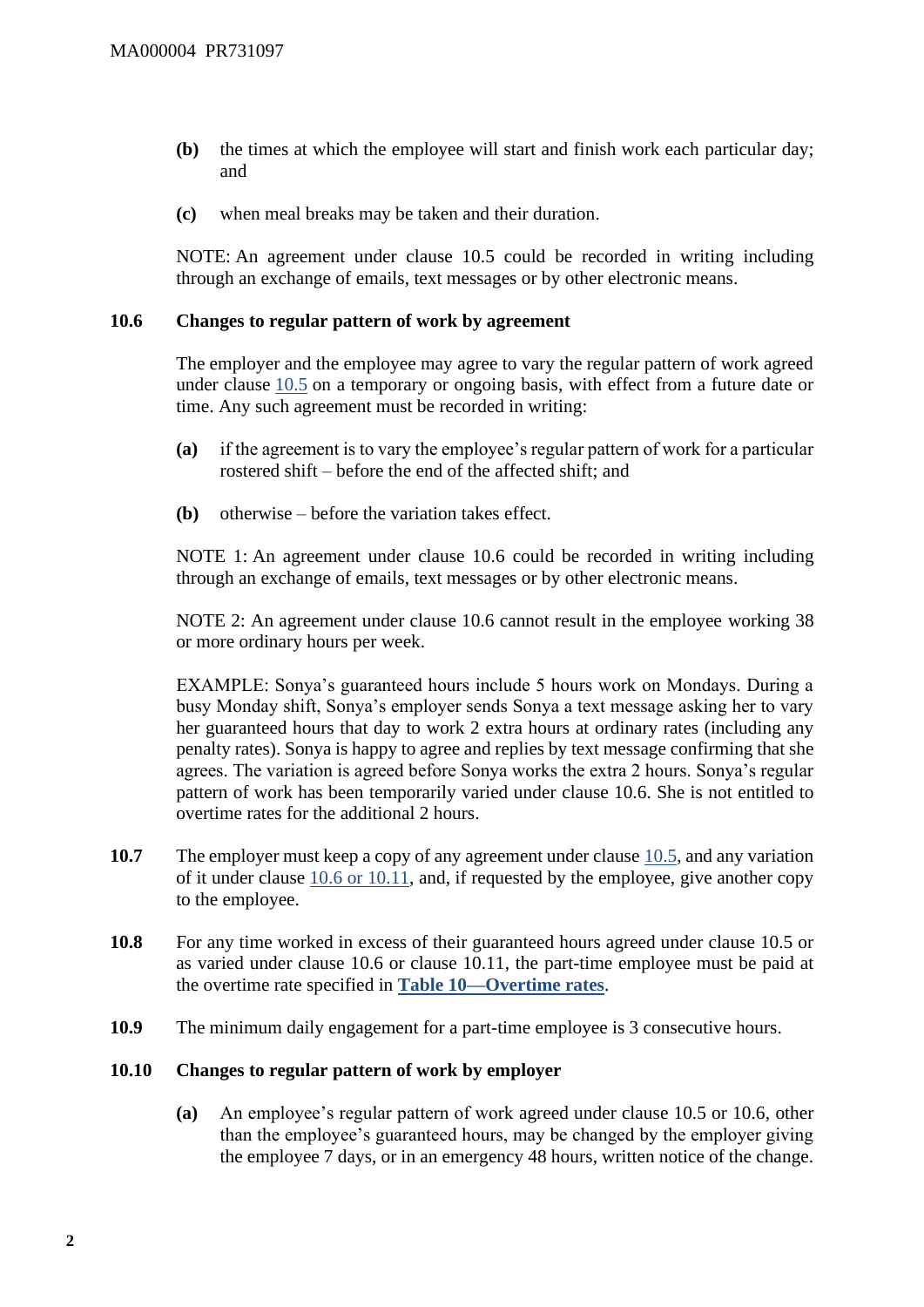**(b)** However, the regular pattern of work of a part-time employee must not be changed from week to week or fortnight to fortnight or to avoid any award entitlements. If the employer does so, the employee must be paid any award entitlements as if the regular pattern of work had not been changed.

NOTE 1: Clause [15.7](https://www.fwc.gov.au/documents/documents/modern_awards/award/ma000004/ma000004-18.htm#P470_38037) contains additional rostering provisions. Clause 35 contains requirements to consult with employees about roster changes.

NOTE 2: See clause [27—Rostering restrictions](https://www.fwc.gov.au/documents/documents/modern_awards/award/ma000004/ma000004-33.htm#P959_75619) for the rosters of shiftworkers.

NOTE 3: An employee's guaranteed hours including the days on which those guaranteed hours are agreed to be worked can only be changed by agreement. See clause 10.6.

#### **10.11 Review of guaranteed hours**

- **(a)** If an employees' guaranteed hours are less than the ordinary hours that the employee has regularly worked in the previous 12 months, the employee may request in writing that the employer increase their guaranteed hours on an ongoing basis to reflect the ordinary hours regularly being worked.
- **(b)** An employee may only make a request under clause 10.11(a) once every 12 months.
- **(c)** The employer must respond in writing to the employee's request within 21 days.
- **(d)** The employer may refuse the request only on reasonable grounds.

EXAMPLE: Reasonable grounds to refuse the request may include the reason that the employee has regularly worked more ordinary hours than their guaranteed hours is temporary—for example where this is the direct result of another employee being absent on annual leave, long service leave or worker's compensation.

- **(e)** Before refusing a request under clause 10.11(c), the employer must discuss the request with the employee and genuinely try to reach agreement on an increase to the employee's guaranteed hours that will give the employee more predictable hours of work and reasonably accommodate the employee's circumstances.
- **(f)** If the employer and employee agree on an increase to the employee's guaranteed hours, the employer's written response must record the agreed increase.
- **(g)** If the employer and employee do not reach agreement, the employer's written response must include details of the reasons for the refusal, including the ground or grounds for refusal and how the ground or grounds apply.

NOTE: If the employer and employee agree in writing to increase the employee's guaranteed hours, this will vary the agreement under clause 10.5.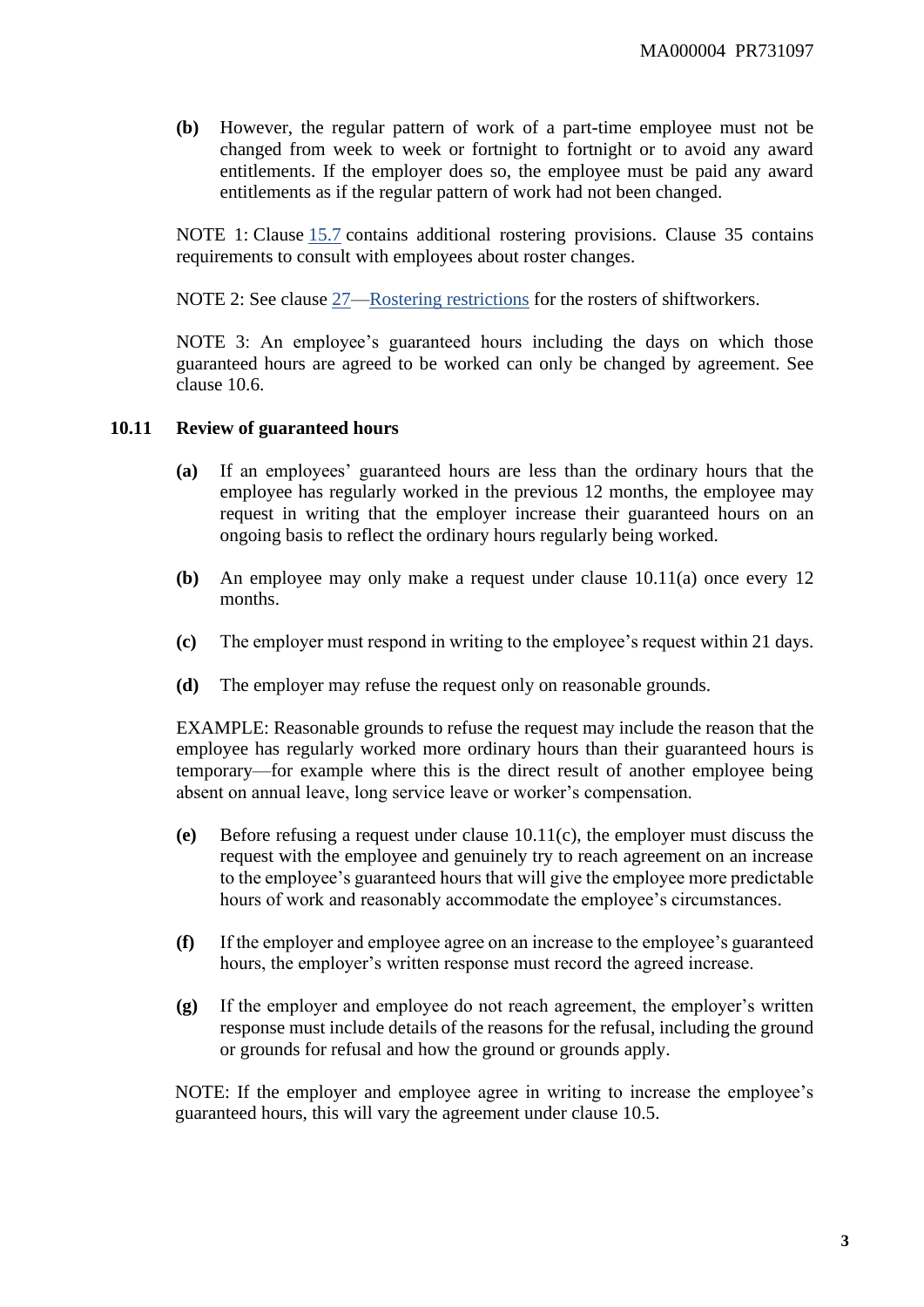**(h)** The employer and employee may seek to resolve a dispute about a request under clause 10.11(a) in accordance with clause 36—Dispute resolution.

NOTE: This could include a dispute about whether the employer's refusal of a request was reasonable, whether the employer discussed the request with the employee as required under clause 10.11(e), or whether the employer responded in writing to the request as required under clauses  $10.11(c)$ , (f) or (g).

2. By deleting clause 15.9 and inserting the following:

### **15.9 Notification of rosters**

- **(a)** The employer must ensure that the work roster is available to all employees, either exhibited on a notice board which is conveniently located at or near the workplace or through accessible electronic means.
- **(b)** The roster must show for each employee:
	- **(i)** the number of ordinary hours to be worked by them each week; and
	- **(ii)** the days of the week on which they will work; and
	- **(iii)** the times at which they start and finish work.
- **(c)** The employer must retain a copy of each completed work roster for at least 12 months and produce it, on request, for inspection to an authorised person.
- **(d)** Due to unexpected operational requirements, the roster of an employee other than a part-time employee may be changed by mutual agreement by the employer and the employee at any time before the employee arrives for work.

NOTE 1: Clause 10.6 deals with when the roster of a part-time employee may be changed by mutual agreement.

NOTE 2: Clause 35 contains requirements to consult with employees about roster changes.

**(e)** For employees other than part-time employees, the employer may make permanent roster changes at any time by giving the employee at least 7 days' written notice of the change. If the employee disagrees with the change, the period of written notice of the change required to be given is extended to at least 14 days in total.

NOTE: Clause 10.10 deals with when the roster of a part-time employee may be changed by their employer.

**(f)** The employer and employee may seek to resolve a dispute about a roster change in accordance with clause 36–Dispute resolution.